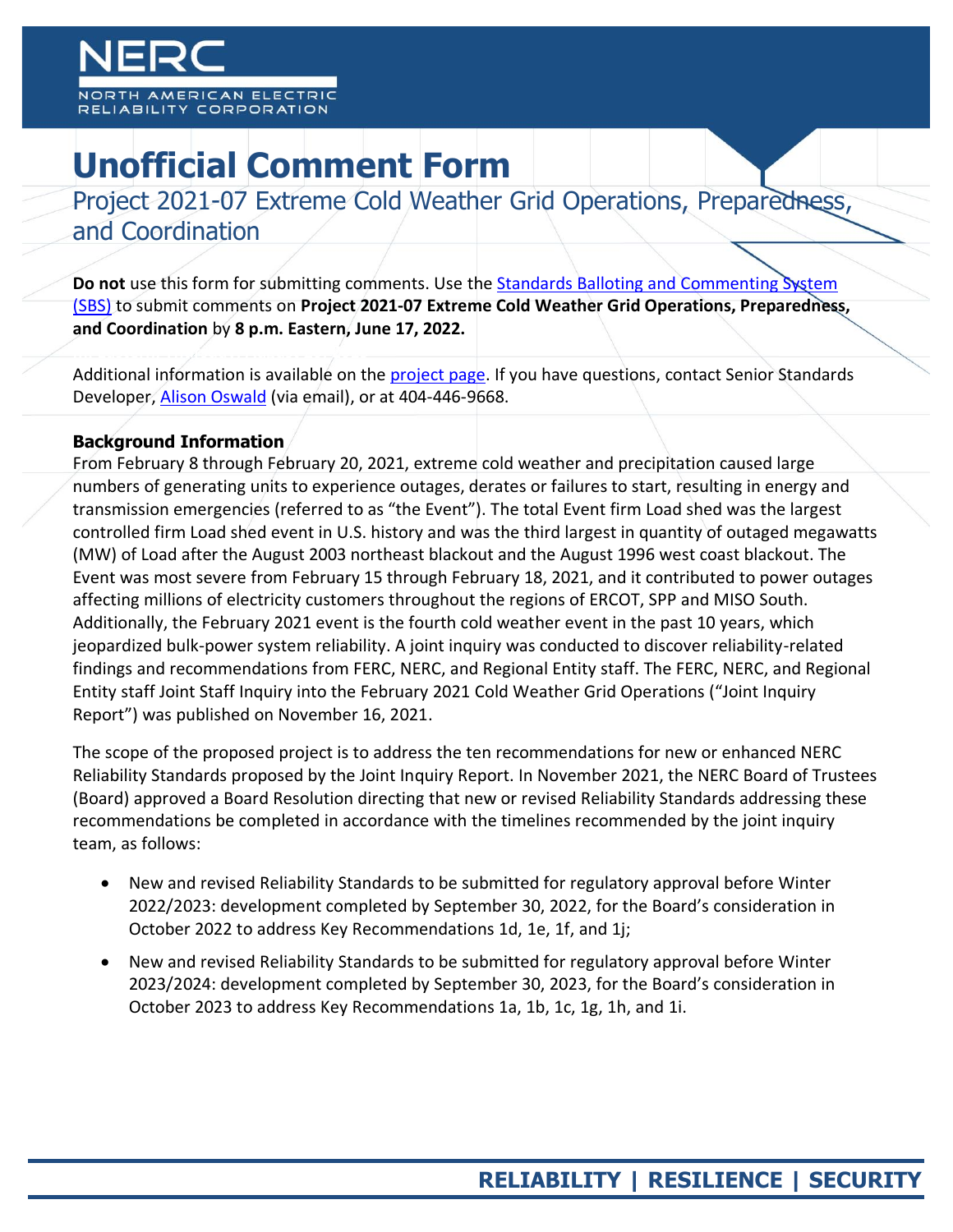# **Questions**

1. The SDT revised EOP-011-3 requirements R1 and R2 for the TOP to minimize the overlap of UFLS and UVLS circuits from those used for manual load shed or those that serve critical loads. Should PRC-006-5 Requirement R7 and PRC-010-2 Requirement R8 also be modified to include a Requirement that Planning Coordinators shall provide UFLS and/or UVLS (as applicable) program database data to Transmission Operator's upon request, in order to ensure that all TOPs have the necessary data to minimize the overlap of circuits as required in the newly proposed EOP-011-3 Requirement R1.2.5.3? Please provide any explanation with your response.

| J. |
|----|
|    |

Comments: TCPA is an organization with generators as members so we have no input on this question.

- 2. Should the BA be the entity to determine the "winter season", which is used to define applicable generating units in proposed EOP-012-1 Section 4.2 Facilities? If you do not agree, please provide your recommendation and, if appropriate, technical or procedural justification.
	- $\boxtimes$  Yes No

Comments: It should either be the BA or the agency with regulatory oversite of the Balancing Authority. Within a large BA, there may be wide variability in temperature gradients across the BA's footprint and that variability should be accounted for. Regardless, stakeholder input should be allowed in determining the winter season.

3. The SDT proposes to include as applicable Facilities in EOP-012-1 only those generating units that operate during the winter weather season, while exempting those units utilized for summer peaking purposes only (and without penalizing such units that may be called upon by the BA during winter weather in response to energy emergencies). Do you agree with the applicability of EOP-012-1 as drafted? If you do not agree, please provide recommended language for how to address from the standard's applicability consistent with the recommendations of The Report. Yes

| Ξ<br>I<br>▀ |
|-------------|
|             |

Comments: EOP-012-1 should only be applied to units that participate in the market during the winter season. Note that the potential cost implications of R1 which can be millions if not tens of millions of dollars, which may result in generators either retiring or opting out of the winter season. Unfunded mandates such as R1 that have such a high material economic impact may ultimately reduce winter season reliability due to reduced generation available for dispatch.

4. Does the proposed language in EOP-012-1 requirement R1 that require existing units to implement new freeze protection measures or modification of existing freeze protection measures, raise any stakeholder concerns? If so, please provide details of the concern, suggestions to the proposed language that addresses the risk presented in recommendation 1f, and if appropriate, technical or procedural justification.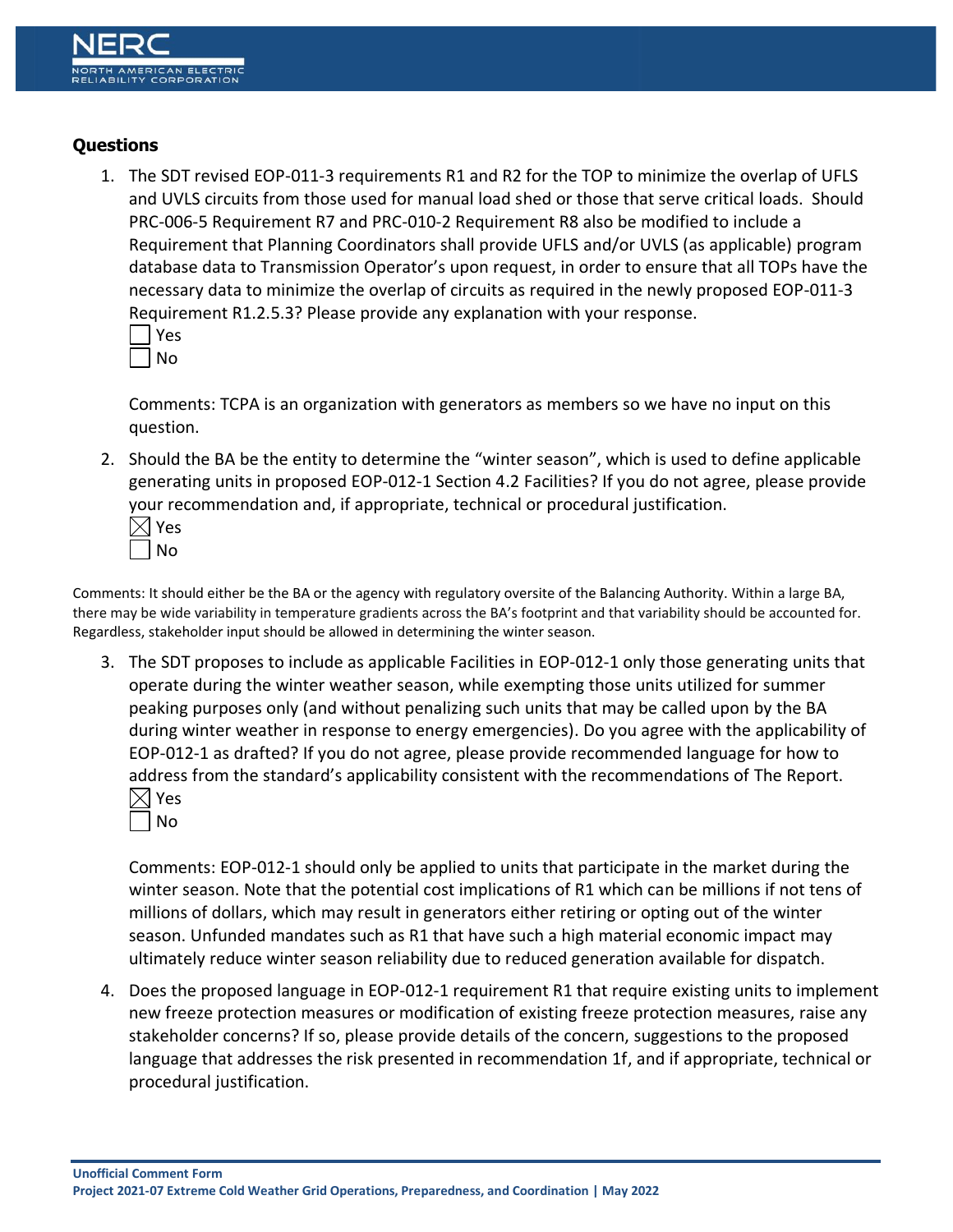

Comments: The requirements of R1, without addressing Key Recommendation #2 in the November 2021 FERC/NERC report is the most significant concern of the Texas generators. Unfunded mandates of this economic magnitude that do not have proposed cost recovery will result in reduced generation available the winter season, at the least, and permanent retirement, at the worst. Neither of these outcomes will enhance grid reliability. Quite the opposite, this requirement will very likely reduce grid reliability by reducing available generation to the grid. Focus should be on Freeze protection measures, not full retrofits/redesign, and should address only those critical components that could potentially trip/derate the unit. Root cause analysis of previous freeze-related outages have not revealed concerns for auxiliary systems that support operation but are considered part of balance-of-plant. These can be addressed through sound operational practices and startup prior to freeze events. In summary, retrofits of existing units should not include all operating systems and should not be required without some cost recovery realized.The SDT should consider ASHRE, a statistically-based standard which uses daily average temperatures, which has been accepted and used by industry for many years. Finally, overdesigned cold weather protection will reduce hot weather reliability. Without practical limit to winter preparation, summer reliability may subsequently be reduced.

5. The SDT has proposed that owners of new generation that determine that they are not able to implement freeze protection measures due to technical, commercial, or operational constraints review their determination every five years for EOP-012-1 Requirement R2. Is this separate requirement for "new" generation necessary, given that proposed Requirement R4 provides for Generator Owners to perform a similar review every five years to address the ongoing need to review freeze protection measures and historical cold weather temperatures? Please provide any explanation with your response.



Comments: Differentiating between new and existing generation in R2 is not necessary. This requirement as written should be considered and applied only to the retrofit of existing units as it may not be economically feasible to retrofit these units to meet the requirements in Requirement 1.1, 1.2 and 1.3. Existing units should be eligible for exemptions due to technical and operational constraints. Exemptions due to commercial concerns are unclear in the draft and need to more clearly defined. The SDT should consider changing exception for commercial reasons to commercial/economic reasons as requirement that would make a unit uneconomic will result in mothball or retirement of the unit. Exceptions for uneconomic is needed to ensure that standards do not result in greater resource adequacy problems.

6. The Standard, as proposed, would require Generator Owners to develop plans for modifying generating units to operate to the minimum hourly temperature over the next five years after Commission approval. While Generator Owners identify those generating units that need modifications, develop corrective action plans, and implement modifications, it is important for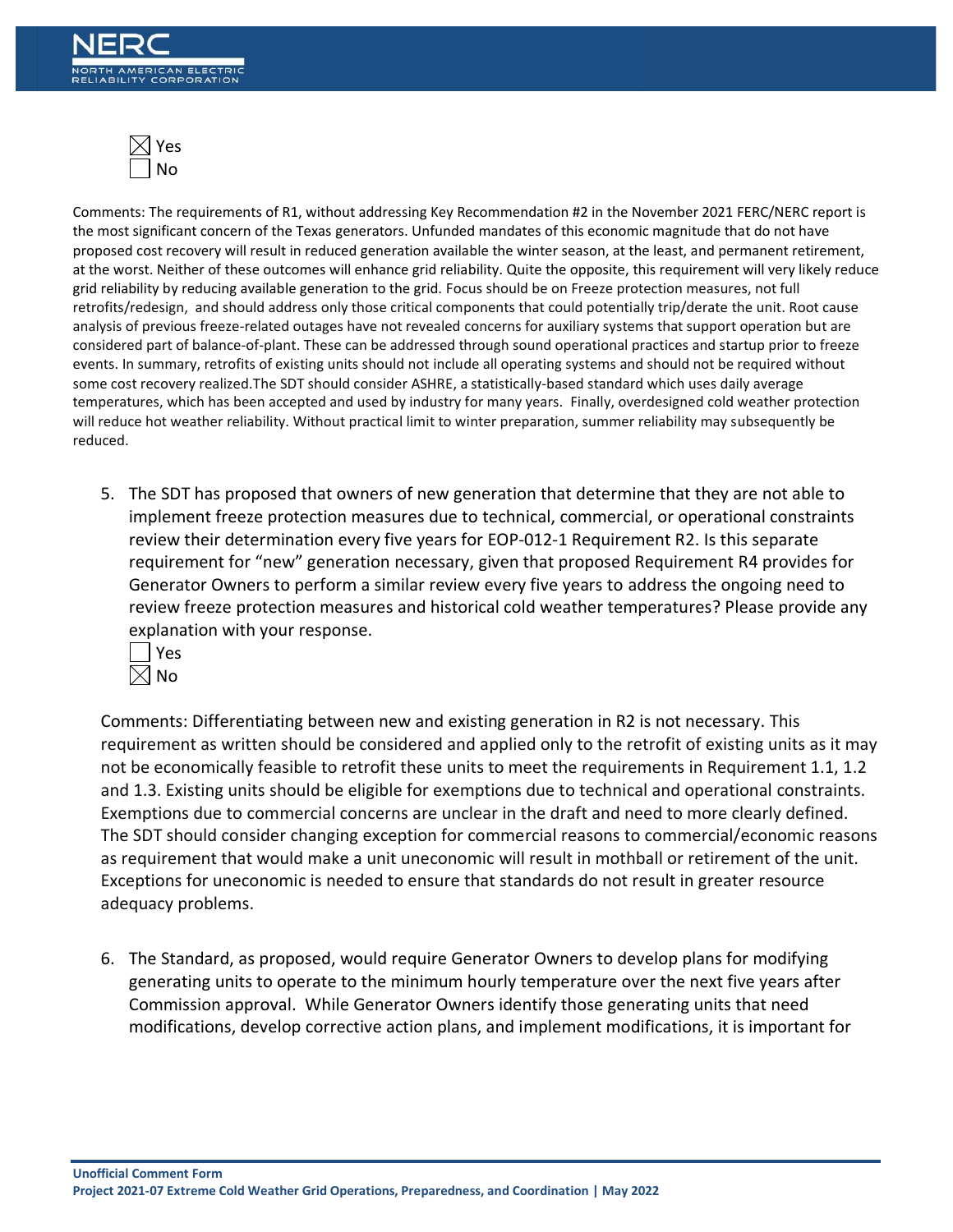

the ERO Enterprise to have aggregated data about the status of Generation Owners' extreme cold weather preparedness for its generating units for use in its reliability oversight activities.

The SDT believes that there is benefit to having the ERO Enterprise collect information on progress of Generator Owner plans for modifying generating units. The information could be collected through reporting under mandatory Reliability Standard requirements, through a Periodic Data Submittal under Section 400 of the Rules of Procedure (which may or may not be specified in the Compliance section of the standard), or through a request for data under Section 1600 of the Rules of Procedure. Which of these options do you believe is the best procedural option for collecting this information?

Comments: NERC does not need detailed information on progress on the CAP's. Ultimately, the requirements of the EOP-012-1 require development of the CAP and implementing the CAP. The generator owners should be required to provide a timeline for units to be compliant with the RS but not periodic progress reports. An annual statement that the generator owner is on schedule with the CAP should be sufficient for NERC.

7. The drafting team has developed a proposed data collection framework which could form the basis for a periodic data submittal. If you have any comments or edits to the suggested language, please propose an alternative to address the identified risk during the phased-in compliance period.

## **Collection framework**:

- The Generator Owner will submit an annual summary table **by October 1 of each year** to its Regional Entity regarding the status of its generating units (as that term is used in EOP-012-1 4.2 Facilities) having freeze protection measures in accordance with Requirements R1 and R2, along with a nine-year projection of status based on the timetables it has determined for Requirement R1. All projections will be based on the Generator Owner's timetables under Requirement R1.4.2; if timetables are not complete for all units, some MW can be designated as "to be determined." The summary table shall contain:
	- Status year (for current year, and future years 1-9);
	- Sum of capacities (in MW) of all generating units applicable under Facilities, section 4.2;
	- Sum of capacities (MW) of generating units meeting (for current year) and projected to meet (for each of the future years 1-9) the criteria of Requirement R1.1;
	- Sum of capacities (MW) of generating units not meeting (for current year) and projected to not meet (for each of the future years 1-9) the criteria of Requirement R1.1;
	- Sum of the capacities (MW) of existing generating units declared for no action under Requirement R1 (for current year, and projected for future years 1-9);
	- Sum of the capacities (MW) of new generating units identified for no action under Requirement R2 (for current year, and projected for future years 1-9).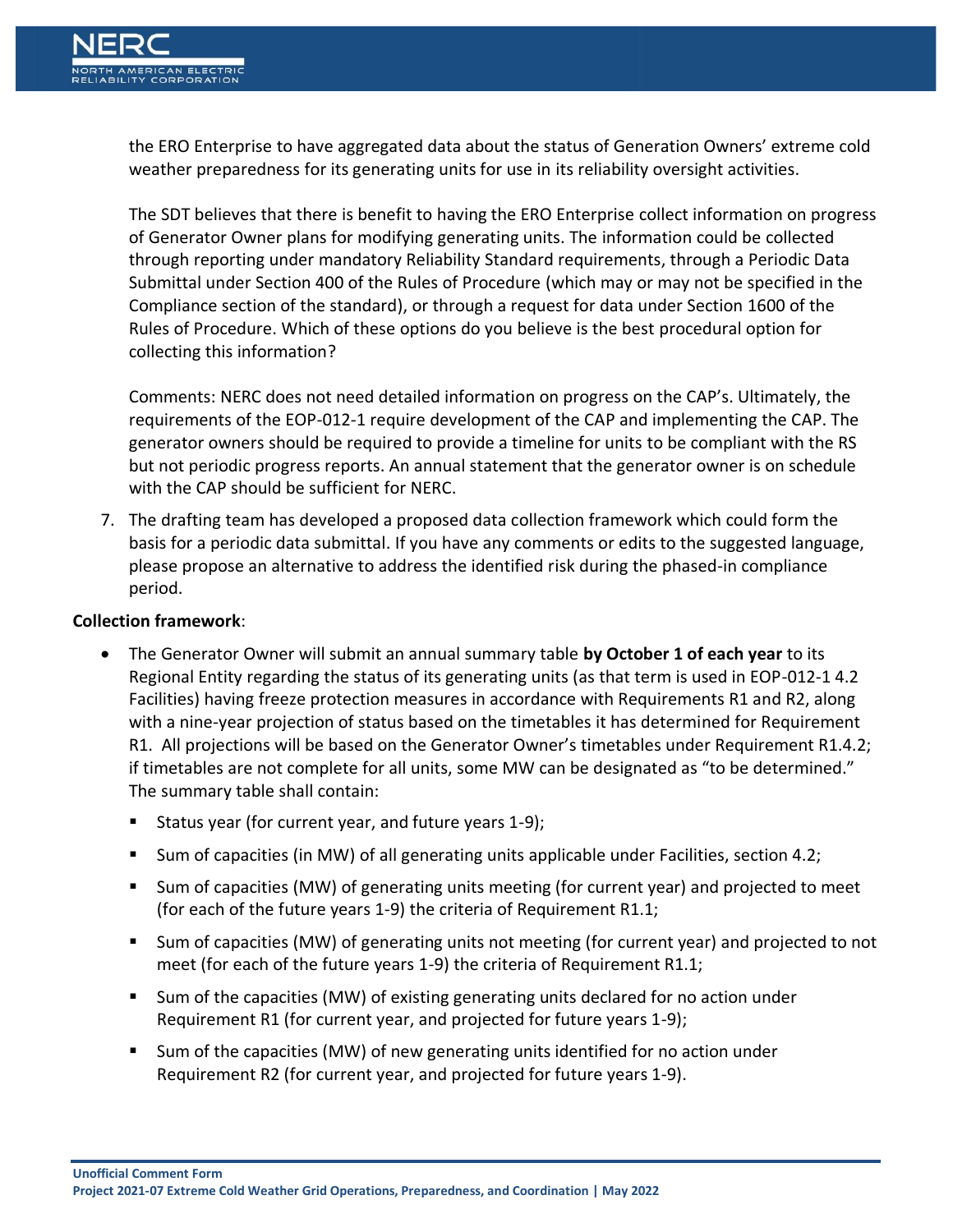Comments:

If this is information the Planning Coordinators and Transmission Planners can use, then TCPA would rather submit this information to the PC or TP who could then send it to the Regional Entity. Generator Owners sending additional data to the Regional Entities duplicates work and may cause conflicting information

8. The SDT proposes that the modifications in EOP-011-3 and the newly drafted EOP-012-1 meet the key recommendations in The Report in a cost effective manner. Do you agree? If you do not agree, or if you agree but have suggestions for improvement to enable more cost effective approaches, please provide your recommendation and, if appropriate, technical or procedural justification.

Yes  $X \cap N$ o

Comments: EOP-011-3 and EOP-012-1 should meet the key recommendations in The Report. Unfortunately, Key Recommendation #2 regarding cost recovery is not addressed. Compliance with EOP-012-1 should be tied to the presence of cost recovery mechanisms in the generator's marketplace. If there is no provision available for cost recovery, compliance with EOP-012-1 should be deferred until a suitable cost recovery mechanism is available to the generator. Further comments on cost recovery from TCPA are contained in our response to Question #10.

9. The SDT is proposing an 18-month implementation time frame for all revised and new requirements except EOP-012-1 Requirements R1 and R2 which have a 5-year implementation time frame. Do you agree with this implementation time frame? If you think an alternate timeframe is needed, please propose an alternate implementation plan and time period, and provide a detailed explanation of actions planned to meet the implementation deadline.



Comments: To clarify, the 5-year requirement for R1 and R2 is to develop a Corrective Action Plan, and not to retrofit existing units with freeze protection designed to the lowest hourly average temperature since 1/1/1975. This is unclear if the implementation plan is for full compliance of R1 /R2 reqirements or if the 5 year requirements is to develop a CAP and not to retrofit existing units. This needs to be clarified by the SDT. Retrofits of existing units to the proposed standard requirements under R1 and R2 will require considerable time to implement based upon outage and resource constraints to perform freeze protection hardening as well as budgetary considerations. A 5 year horizon is not consistent with other new standards that have allowed for 10 or 12 years to implement, such as MOD-026 and MOD-027 as well as PRC-005, that are tied with outages to schedule and implement. NRG believes that this should be extended to a 10 year window.

10. Provide any additional comments for the standard drafting team to consider, including the provided technical rationale document, if desired.

Comments: TCPA comments are attached in a separate pdf file.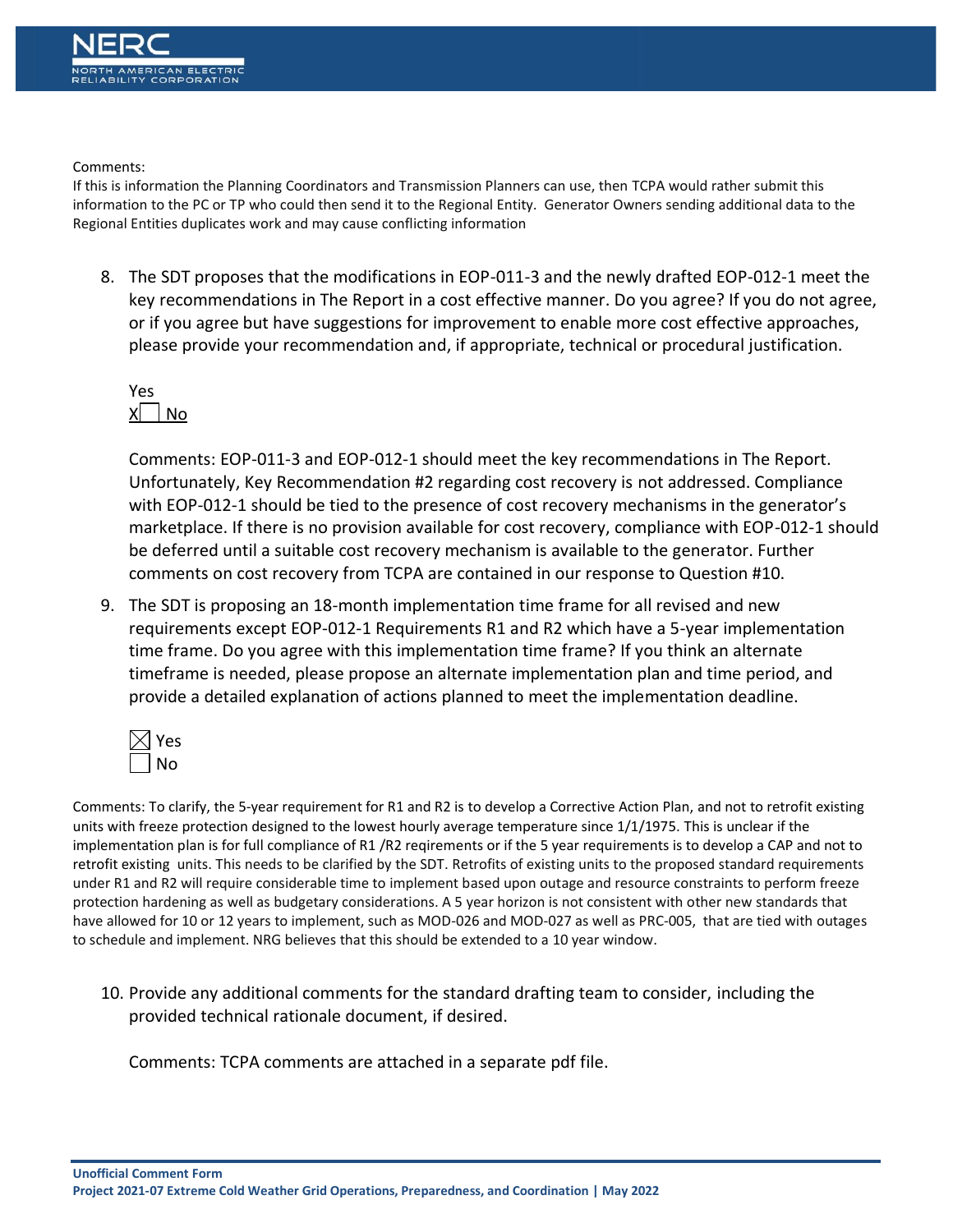

Texas Competitive Power Advocates (TCPA) is a trade association representing power generation companies and wholesale power marketers with investments in Texas and the Electric Reliability Council of Texas (ERCOT) wholesale electric market. TCPA members<sup>1</sup> and their affiliates provide a wide range of important market functions and services in ERCOT, including development, operation, and management of power generation assets, power scheduling and marketing, energy management services and sales of competitive electric service to consumers. TCPA members provide more than 52,000 MW of generating capacity in ERCOT, representing almost ninety percent (90%) of the non-wind electric generating capacity in ERCOT. TCPA members have invested billions of dollars in the state and employ thousands of Texans.

#### **GENERAL COMMENTS**

The ERCOT market is unlike any other market in NERC, and independent generators bear a greater financial risk in the ERCOT market than in others across North America. Independent generators – unlike transmission service providers (TSPs), municipally-owned utilities (MOUs), and electric cooperatives (coops) – receive no cost recovery and no guaranteed rate of return. the current market design in ERCOT pays generators only when they are producing megawatts (MWs) or operating reserves through Ancillary Services, and does not provide a capacity payment for making sure sufficient MWs are available to keep up with resource adequacy needs like occurs in markets in other parts of the country.

While the ERCOT market is undergoing a redesign, it remains unclear whether any of the costs associated with hardening independent generation resources will be compensated. To date, TCPA member companies have already spent more than \$120 million on Phase I weatherization requirements adopted by the Public Utility Commission of Texas (PUCT) at the end of 2021. The PUCT is currently undertaking a rulemaking to implement Phase II weatherization requirements that will most likely be implemented on a faster timeline than the proposed NERC requirements. With significant additional expenditure requirements potentially stemming from the PUCT Phase

**TENASKA** 



<sup>1</sup> TCPA member companies participating in these comments include: Calpine, Cogentrix, Constellation (formerly Exelon), EDF Trading North America, Luminant, NRG, Shell Energy North America, Talen Energy, Tenaska, TexGen Power, and WattBridge.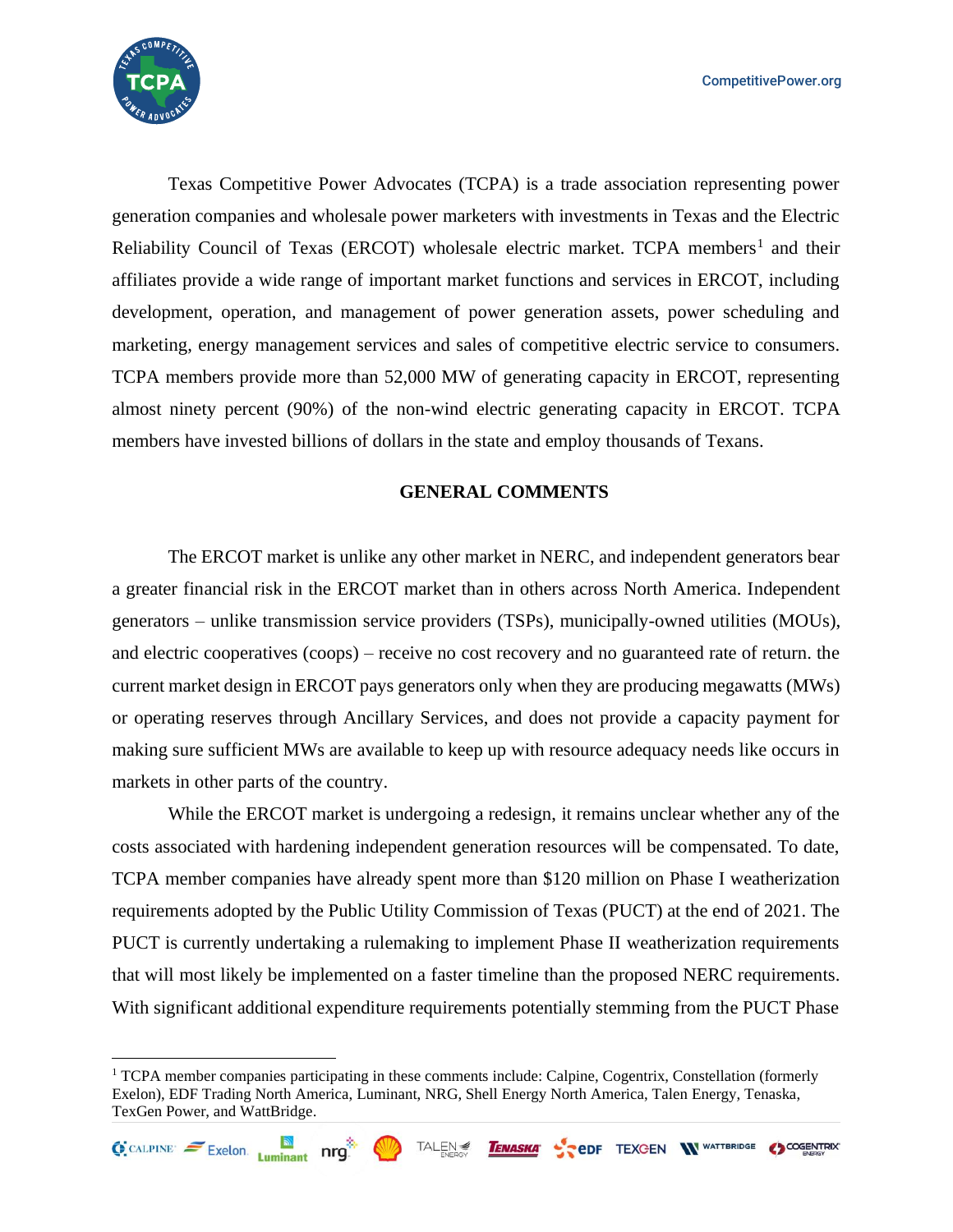

II weatherization as well as this one, it is important to consider that there is no cost recovery in ERCOT, at present, and an inability for independent generators to cover costs and earn a return overall.

#### **COST RECOVERY**

As mentioned, non-rate-based companies, such as the independent generators in ERCOT represented by TCPA, have no mechanism for cost recovery if market revenues are insufficient. Unlike ERCOT TSPs, MOUs and coops, competitive electric generators in Texas do not receive cost recovery and the current market design does not compensate for expenditures needed to comply with new weatherization requirements. Additionally, in other non-centrally cleared markets, regulated and independent generators compete directly with one another. Some MOUs and coops in ERCOT own generation resources that compete in the ERCOT wholesale market against independent competitive generation owners. The likely significant costs expended to comply with the proposed reliability standard, likely to be tens of millions of dollars if the PUCT Phase I requirements offer any indication, will exacerbate an already uneven playing field between competitive independent generation and regulated generation if cost recovery is not addressed.

While TCPA recognizes that NERC does not have jurisdiction over cost recovery, our member companies respectfully request that NERC encourage, recommend, and engage both the Federal Energy Regulatory Commission (FERC) and the PUCT regarding any standards passed so those jurisdictions implement cost recovery mechanisms for any entity that does not already have such a mechanism in place. Alternately, if a cost recovery mechanism isn't available for a generator, compliance with the requirements of EOP-012-1 R1 should be deferred until such a suitable mechanism exists with this exemption written into the Reliability Standard.

ERCOT's dispatchable generation fleet has a number of resources that are over thirty years old and on the verge of being uneconomic, absent the standards under consideration at NERC and at PUCT. Some of these units may be forced into retirement or to be seasonally mothballed if the cost of complying with these new requirements is not covered. The result may be to

TENASKA CODF TEXCEN WWATTBRIDGE COORENTRIX

TALEN

 $\bigoplus$  CALPINE  $\leq$  Exelon. Luminant nrg.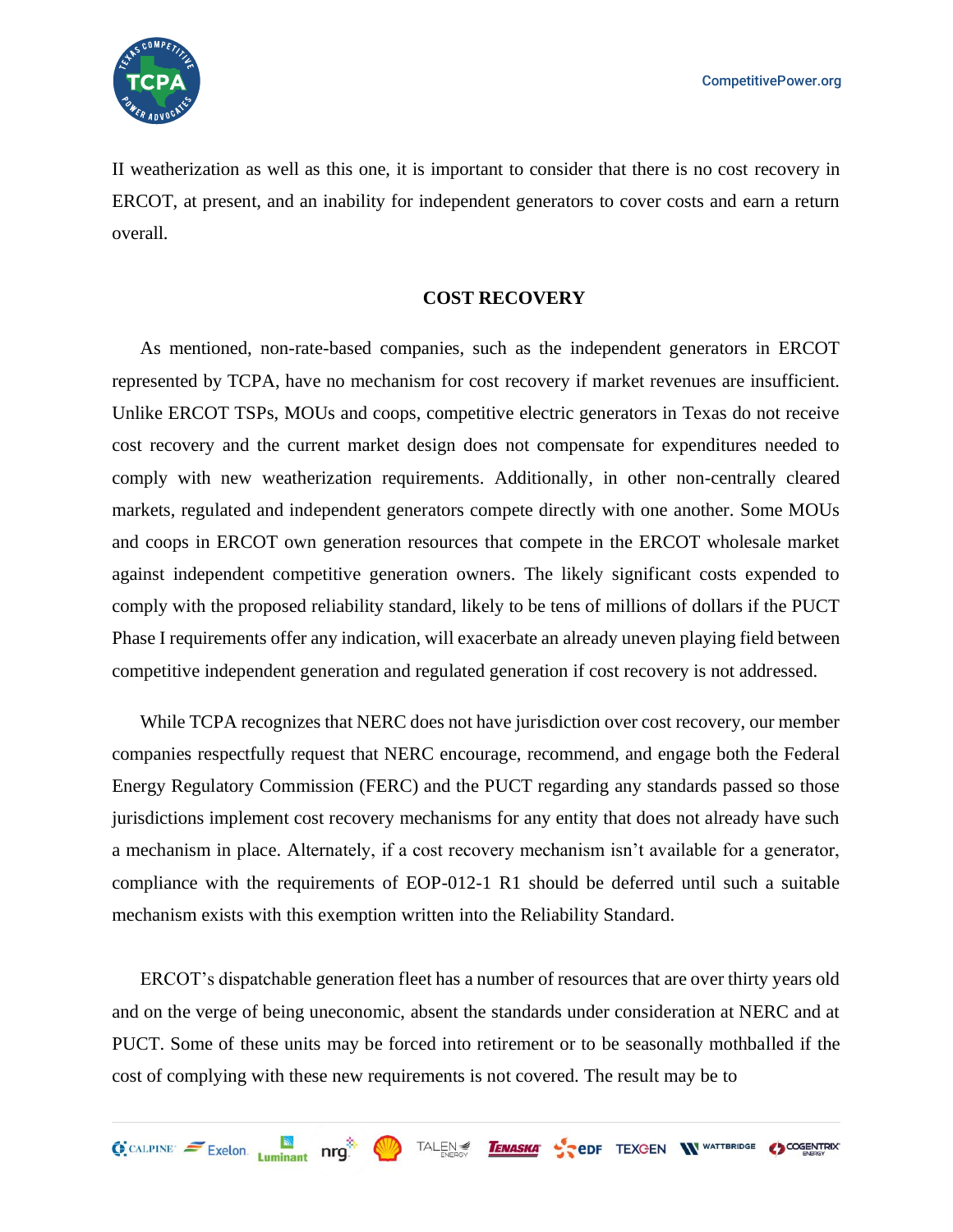

 $Q$  CALPINE  $\approx$  Exelon. Luminant nrg.

exacerbate reliability issues and resource adequacy concerns in ERCOT, rather than enhancing them. TCPA respectfully requests that NERC consider what the timeline will be to retire or mothball units that will become uneconomic with these requirements if cost recovery is not guaranteed. Similarly, clarification is needed as to whether the five-year requirement is to develop the timetable for completing all items or the actual requirement that all items be completed.

#### **TEMPERATURE STANDARD**

TCPA asserts that a standard of using the single lowest temperature since 1975 is impractical. We understand that 1975 was considered to represent the older of units, but that has no relationship to future weather possibilities. Similarly, a standard of "continuous" operation is unnecessarily restrictive. It is impractical to redesign a plant to the lowest temperature ever recorded since 1975 and then require continuous operation at that temperature, particularly since the most extreme temperature will not exist for an entire winter season. TCPA recommends using a probabilistic approach, similar to that being considered by the PUCT, which would have the ISO/RTO (ERCOT) issue a weather study covering a longer time frame and setting the  $95<sup>th</sup>$ percentile for average minimum temperatures over a 72-hour period. TCPA recommends NERC adopt this approach, utilizing a standardized reference of the 95<sup>th</sup> percentile winter minimum temperatures averaged over a rational time period such as 72 hours.

It is important to consider that normal conditions should be the standard, and those are going to differ for each ISO/RTO and may even vary between different regions within a single ISO/RTO. For example, temperatures in south Texas vary considerably from those seen in north Texas within the ERCOT region. In ERCOT, there is a need to balance requirements for operations in high temperatures since the prevalence in Texas is much greater for sustained heat than for sustained cold. Over-designed cold weather protection will reduce hot weather reliability particularly if cold weather protection results in overheated transmitters and steaming in sensing lines, as an example. Without a practical limit to winter preparation, summer reliability will be reduced; and summer is the season where peak loads are typically set in markets like ERCOT.

**TENASKA** 

TAI FN

**PODF TEXGEN WWATTBRIDGE COGENTRIX**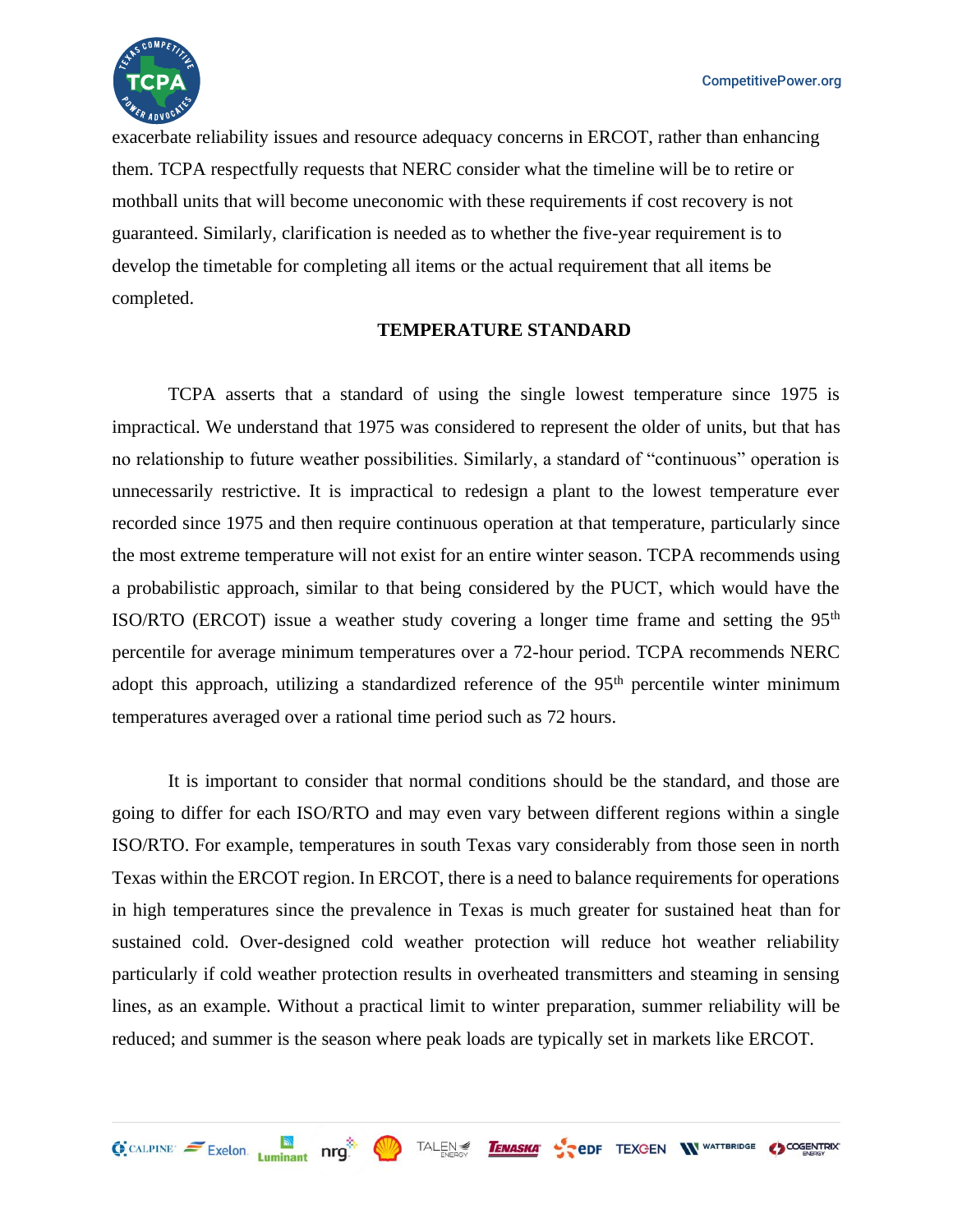

#### **PREPAREDNESS STANDARD**

Statutory language in SB 3, 87<sup>th</sup> Regular Session of the Texas Legislature, establishes a a winter weather preparedness standard, not a performance standard. A performance standard is unrealistic because no one can fully guarantee performance in any weather condition. In contrast, preparedness can be reasonably assessed on a periodic or ongoing basis. Specific events may still combine previously unforeseen or weather-unrelated factors in a way that may still challenge operations during winter weather conditions.

Since some performance risks are outside of a generator's control but preparedness is within the generator's control, TCPA recommends NERC focus on freeze prevention as opposed to redesigning plant equipment, such as gas turbines or cooling towers. In addition, the burden of proof regarding a failure should not be on the resource owner to prove whether the failure is weather-related or a result of normal wear-and-tear. Generators are complex machines that have a significant number of parts; something that breaks or fails during a weather event does not necessarily mean the failure is a weather-related.

# **GOOD CAUSE EXCEPTION**

It is crucial that a good cause exception be maintained for a variety of situations that materially impact a resource owner's ability to comply with both NERC and other standards (such as the separate standards set by the PUCT). The COVID-19 pandemic has hampered the ability to get materials and labor, just as in many other industries. There are a limited number of contractors that perform the work needed and a limited number of suppliers for specific supplies needed, so it will be critical to maintain a good cause exception when resource owners encounter these barriers to compliance.

Just as we discussed regarding a lack of cost recovery for independent generators in ERCOT, TCPA recommends that the exception provided for "commercial" issues be expanded to include "economic" as well since requirements that make a plant uneconomic are likely to lead to the plant either being mothballed or retired. To ensure the new standards do not exacerbate

**TENASKA** 

**COGENTRY TEXCEN WATTERIDGE COGENTRY** 

TALEN

 $\bigodot$  CALPINE  $\bigodot$  Exelon.  $\bigcup_{\text{I}}$  and  $\bigcap$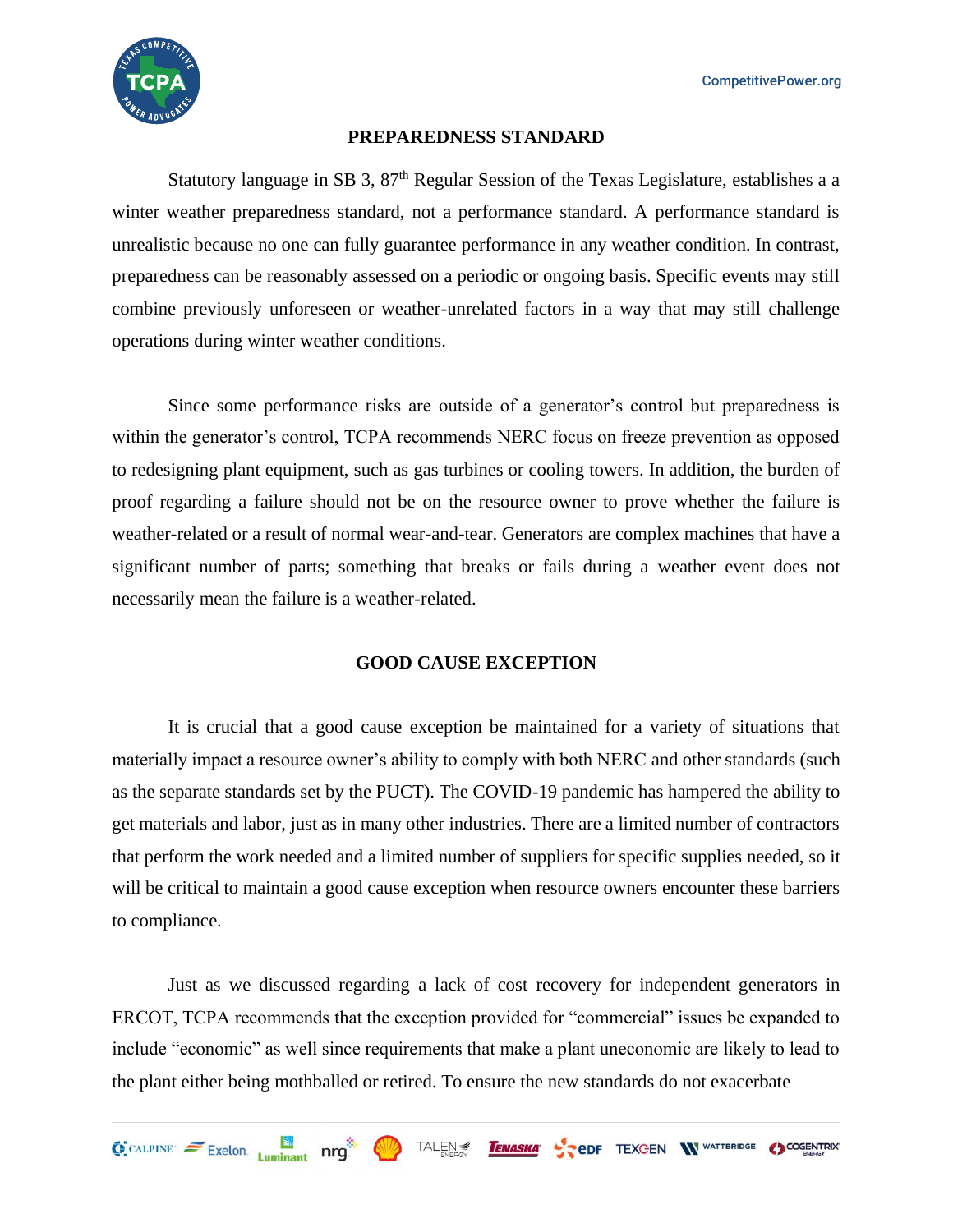

resource adequacy problems, a good cause exception for those plants that will become uneconomic should be included.

Finally, ERCOT has implemented a very restrictive planned outage standard in which ERCOT will only approve a certain number of planned outages at any given time. Given the specialized nature of the weatherization work, the need for resource owners all over the country to schedule this work, and the limited number of contractors available to perform the work, TCPA members are concerned that a good cause exception be made available if ERCOT rejects the requested time needed for the resource owner to take a planned outage to conduct weatherization retrofits, or if ERCOT requires the owner to cancel or delay the planned outage due to near-term reliability concerns. TCPA respectfully requests inclusion of a good cause exception if actions of the Balancing Authority, ISO/RTO, or some other regulatory body with jurisdiction over the resource owner makes a decision or issues an order that prevents the resource order from timely compliance.

## **CONCLUSION**

TCPA appreciates the opportunity to provide additional comments on the proposed weatherization for standards for generation resources. We appreciate consideration of the recommendations and requests made in these comments, and further would appreciate alignment of NERC standards with other standards across jurisdictions to avoid conflicting standards or the potential that one set of standards could be more onerous such that a resource owner must mothball or retire their facility instead of making the required investments.

TAI FN <del>≤</del>

Dated: June 20, 2022

Respectfully submitted,

TENASKA

Michele Richmond

**PEDF TEXGEN IN WATTBRIDGE COGENTRIX** 

\_\_\_\_\_\_\_\_\_\_\_\_\_\_\_\_\_\_\_\_\_\_\_\_\_\_\_\_\_